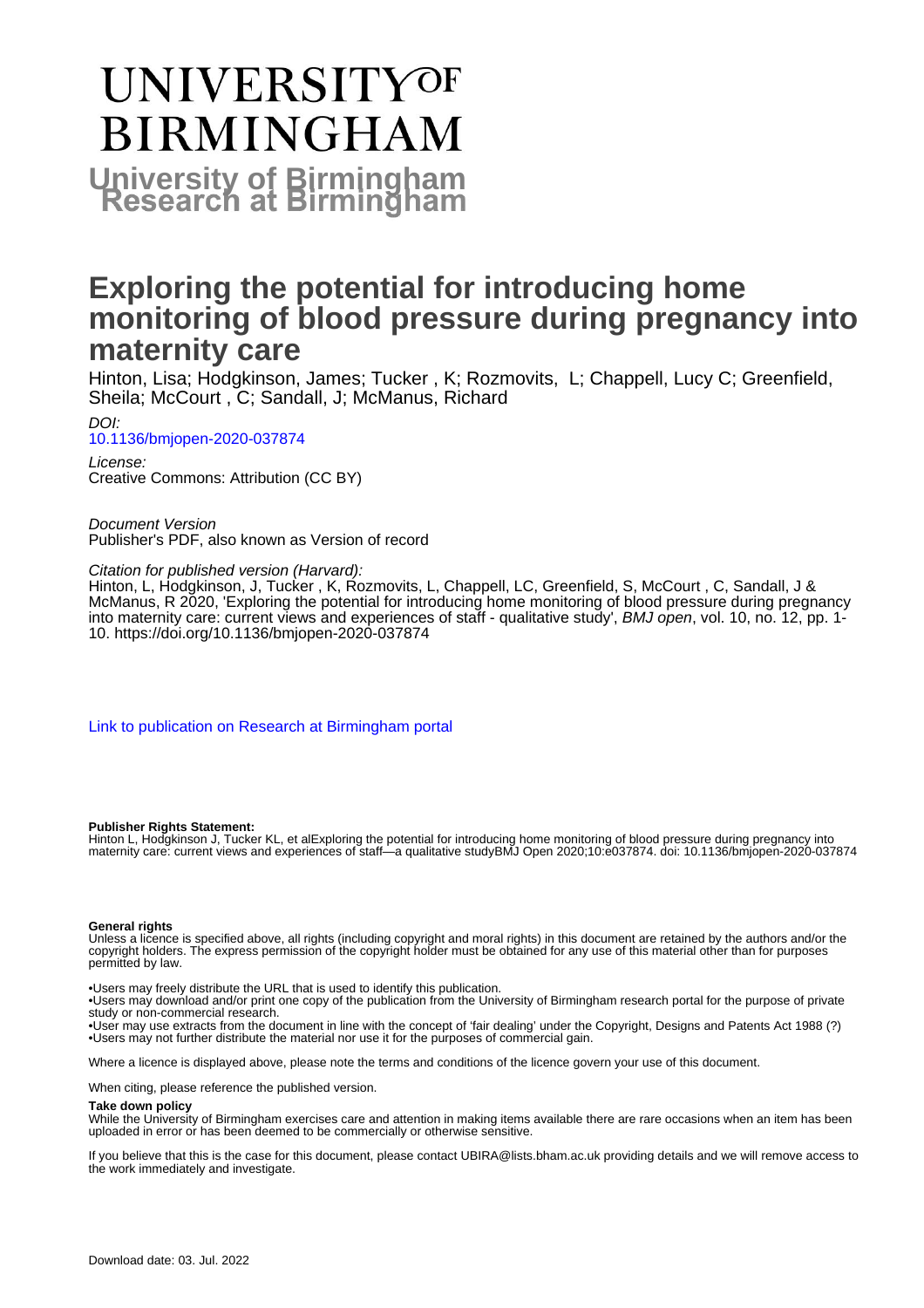## **Exploring the potential for introducing home monitoring of blood pressure during pregnancy into maternity care: current views and experiences of staff—a qualitative study**

LisaHinton  $\bigcirc$  ,<sup>1</sup> James Hodgkinson  $\bigcirc$  ,<sup>2</sup> Katherine L Tucker  $\bigcirc$  ,<sup>3</sup> Linda Rozmovits, $^4$  Lucy Chappell, $^5$  Sheila Greenfield, $^2$  Christine McCourt, $^6$ Jane Sandall,<sup>7</sup> Richard J McManus  $\bullet$ <sup>3</sup>

#### ABSTRACT

**To cite:** Hinton L, Hodgkinson J, Tucker KL, *et al*. Exploring the potential for introducing home monitoring of blood pressure during pregnancy into maternity care: current views and experiences of staff—a qualitative study. *BMJ Open* 2020;10:e037874. doi:10.1136/ bmjopen-2020-037874

► Prepublication history and additional material for this paper is available online. To view these files, please visit the journal online (http://dx.doi.org/10. 1136/bmjopen-2020-037874).

Received 19 February 2020 Revised 21 July 2020 Accepted 29 August 2020

Check for updates

© Author(s) (or their employer(s)) 2020. Re-use permitted under CC BY. Published by BMJ.

For numbered affiliations see end of article.

#### Correspondence to

Dr Lisa Hinton; lisa.hinton@thisinstitute.cam. ac.uk

**Objective** One in 20 women are affected by pre-eclampsia, a major cause of maternal and perinatal morbidity, death and premature birth worldwide. Diagnosis is made from monitoring blood pressure (BP) and urine and symptoms at antenatal visits after 20 weeks of pregnancy. There are no randomised data from contemporary trials to guide the efficacy of self-monitoring of BP (SMBP) in pregnancy. We explored the perspectives of maternity staff to understand the context and health system challenges to introducing and implementing SMBP in maternity care, ahead of undertaking a trial. Design Exploratory study using a qualitative approach. Setting Eight hospitals, English National Health Service. Participants Obstetricians, community and hospital midwives, pharmacists, trainee doctors (n=147).

Methods Semi-structured interviews with site research team members and clinicians, interviews and focus group discussions. Rapid content and thematic analysis undertaken. Results The main themes to emerge around SMBP include (1) different BP changes in pregnancy, (2) reliability and accuracy of BP monitoring, (3) anticipated impact of SMBP on women, (4) anticipated impact of SMBP on the antenatal care system, (5) caution, uncertainty and evidence, (6) concerns over action/ inaction and patient safety.

Conclusions The potential impact of SMBP on maternity services is profound although nuanced. While introducing SMBP does not reduce the responsibility clinicians have for women's health, it may enhance the responsibilities and agency of pregnant women, and introduces a new set of relationships into maternity care. This is a new space for reconfiguration of roles, mutual expectations and the relationships between and responsibilities of healthcare providers and women.

Trial registration number <NCT03334149>.

#### **INTRODUCTION**

Raised blood pressure (BP) in pregnancy affects around 1 in 10 women, almost half of whom develop pre-eclampsia, a major cause of maternal and perinatal morbidity, death and premature birth worldwide.<sup>12</sup> Diagnosis is made

#### Strengths and limitations of this study

- ► Qualitative study to explore maternity staff perspectives on self-monitoring of blood pressure in pregnancy.
- ► Diverse sample includes voices from across multidisciplinary maternity teams.
- ► Focus groups held across eight hospitals in the English National Health Services, including hospital and community midwives.

from monitoring BP and urine and symptoms at antenatal visits after 20 weeks of pregnancy.

Self-monitoring of BP (SMBP) in the general population has become more common and large trials have demonstrated its effectiveness in terms of BP control.<sup>3</sup> Since the 2011 UK national guidance for the general population with hypertension there has been a growing acceptance by clinicians of using SMBP values. Primary care physicians report an increasing use of SMBP to diagnose hypertension and for the ongoing management of hypertension to monitor BP  $control.<sup>4-7</sup>$ 

But what are the implications of introducing SMBP for women during or after pregnancy, to improve the detection and management of gestational hypertension and pre-eclampsia? Pregnant women are different from the general population: BP can rise rapidly during pregnancy, and the problems associated with this (such as pre-eclampsia, eclampsia and stroke) are potentially serious. Pilot work in the UK suggests, with support from midwives and doctors, it is feasible and acceptable for women to monitor their BP and urine safely, potentially identifying hypertension earlier and controlling BP better. $8-10$ SMBP during pregnancy is becoming common in some settings. A Canadian pilot study found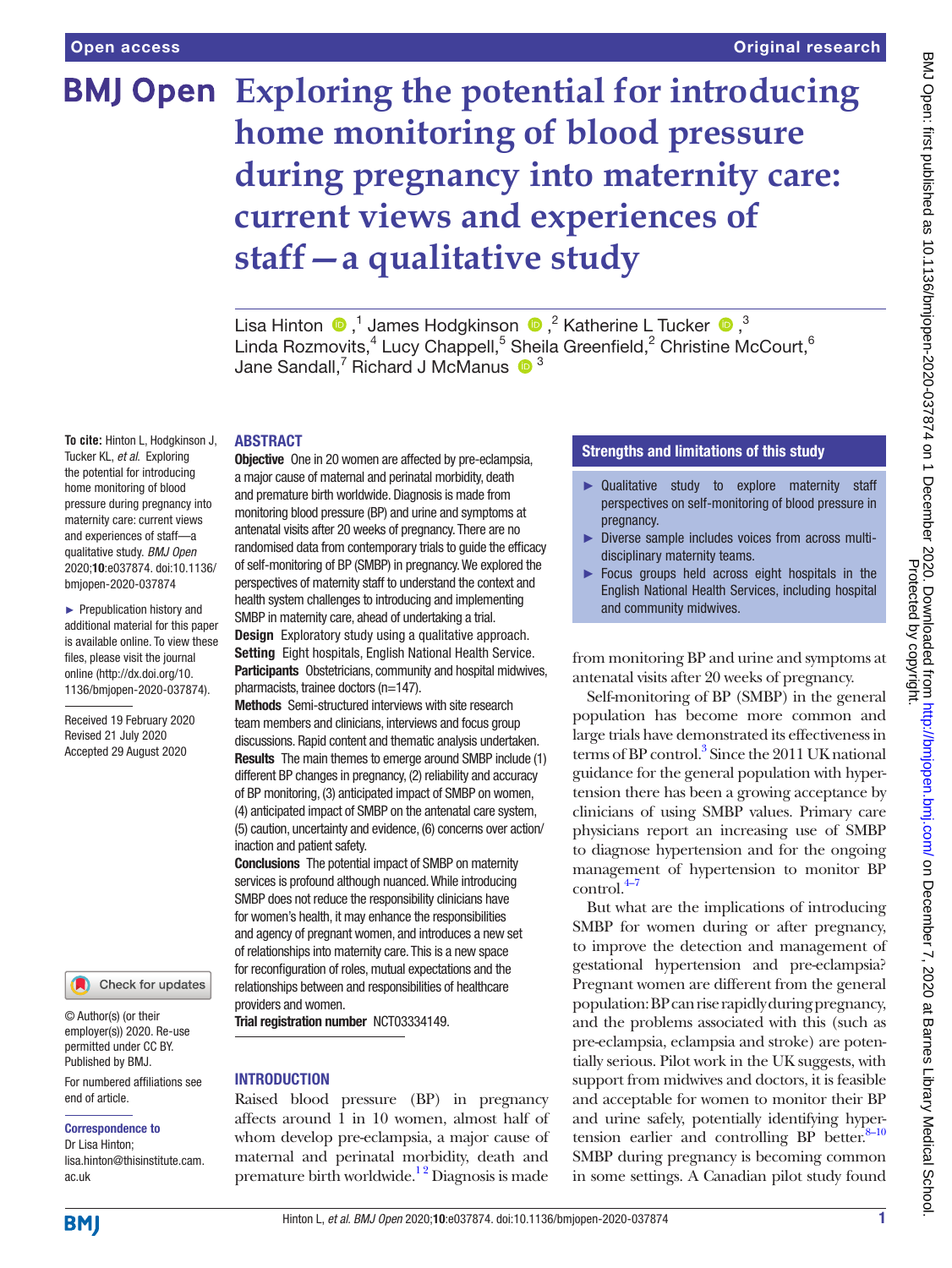more than 60% of women diagnosed with non-proteinuric hypertension in pregnancy were already undertaking SMBP.<sup>[11](#page-9-4)</sup> The Society of Obstetricians and Gynaecologists of Canada provides guidelines for SMBP in pregnancy and most Canadian obstetricians and primary care physicians used SMBP to assess for white coat hypertension  $(WCH)$ ,<sup>12</sup> but its place in other countries is not yet clear.<sup>[13](#page-9-6)</sup>

While SMBP in pregnancy is already implemented in some UK settings, $14$  there are no adequately powered randomised data from contemporary trials to guide the efficacy of such methods. Our early work exploring women's experiences of taking part in an SMBP pilot study<sup>15</sup> showed that most found their health professionals to be supportive, although in some cases self-monitoring results were ignored. An understanding of the attitudes of individuals and the organisation will be paramount in introducing new, and safe, models of care. Ahead of undertaking a large trial of BP monitoring in high-risk pregnancy to improve detection and monitoring of hypertension, we undertook a study to explore the perspectives of staff across the maternity care pathway to explore the context and health system challenges to introducing and implementing SMBP in maternity care.<sup>10 16 17</sup>

#### **METHODS**

We carried out an intervention development phase in preparation for a large trial of SMBP in pregnancy, using qualitative methods, with the aim of understanding the views and prior experience of clinicians regarding such monitoring. This involved interviews and focus groups across eight participating teaching and urban general district hospitals that serve diverse populations [\(table](#page-3-0) 1). We conducted face-toface interviews with a lead consultant obstetrician at each site (n=8) and a series of focus groups and interviews with a wide range of healthcare professionals.

#### Sample/setting

We sought a broad pragmatic sample that included community and hospital-based midwives and obstetricians of different seniorities at each site (n=147). All focus groups and interviews took place at hospital or health centre sites, either as part of, or after, existing meetings or during shift breaks. It was usually a Research Midwife at each site who identified who might be available with some of the larger focus groups piggy-backing on existing meetings. Sampling was therefore convenience rather than purposive, though we ensured there was a representation of senior and junior obstetricians, and hospital and community midwives from each site. Most participants had not previously engaged in studies on SMBP. Focus group size ranged from 2 to 15 individuals (see [table](#page-3-0) 1). Some focus groups had a mix of obstetricians and midwives participating, reflecting the multidisciplinary teams providing care to women during pregnancy. Although an obstetrican is the lead clinician for almost all women with additional risk factors in pregnancy, the midwife is the conduit of care throughout pregnancy, labour and the postnatal period.<sup>18</sup>

#### Data collection

The interviews and focus groups were facilitated by two experienced, post-doctoral social science/nonclinical researchers (LH and JH) and audio-recorded for transcription and analysis. A topic guide was developed drawing on the literature, our prior work and in discussion with the multidisciplinary trial team (see Topic Guide, [online supplemental file](https://dx.doi.org/10.1136/bmjopen-2020-037874)). Questions sought to explore issues around staff views on SMBP in pregnancy, the accuracy of home readings, how to manage care of women who present with home readings (particularly those discordant with clinic readings), the impact of home readings on clinical decision-making and workload, as well as practical issues around operationalising and integrating self-monitoring into current care pathways. Ethical approval and informed consent was obtained.

#### Analysis

All interviews and discussions were transcribed for analysis, which was conducted in two phases. An initial rapid analysis was undertaken to guide trial development.<sup>19</sup> This used templates developed by JH and LH based on the topic guides and subsequently refined after a period of piloting. We conducted a rapid content analysis to identify evidence related to the a priori concepts and emergent themes that would then guide development of the study. This was discussed and refined with the wider research team. In a subsequent phase LH and JH, in discussion with the wider team, developed a coding frame and worked in parallel (with LR) to code and analyse the data.<sup>20</sup> Thematic analysis was undertaken to explore the anticipated and emergent themes and was then mapped back to the framework, supported by NVIVO.<sup>[21 22](#page-9-13)</sup> LH and JH met frequently to discuss the results together and then with the wider team to confirm the credibility and dependability of the analysis. Data collection continued until data saturation was reached for the themes reported in this paper.<sup>[23](#page-9-14)</sup> Interviews and focus groups were analysed as a single dataset, reflecting the multidisciplinary teams providing care to women with additional risk factors in pregnancy. Results are presented as staff views, with illustrative quotes presented in [table](#page-4-0) 2.

#### Patient and public involvement

This paper reports a substudy of a programme of intervention development work for the Blood pressure monitoring in high-risk pregnancy to improve the detection and monitoring of hypertension (BUMP) trials.<sup>24</sup> There was no direct patient involvement in the research reported here, as the focus was staff views and experiences. However, patient priorities were central to developing the trials and intervention development work reported elsewhere.<sup>[25](#page-9-16)</sup>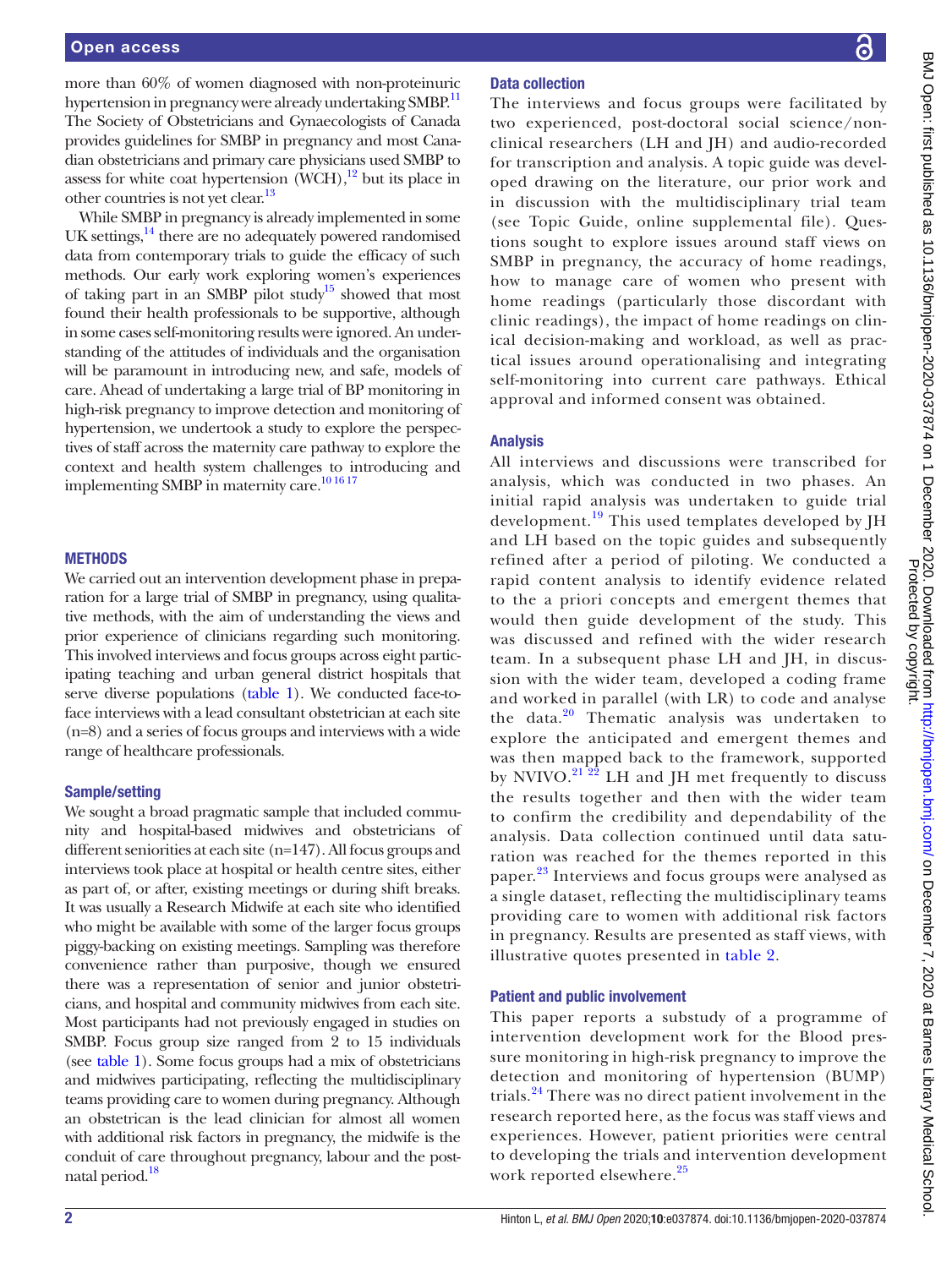<span id="page-3-0"></span>

| Table 1<br>Study sample                                                                       |                     |                |                                     |
|-----------------------------------------------------------------------------------------------|---------------------|----------------|-------------------------------------|
| Hospital                                                                                      | <b>Focus group</b>  | <b>Numbers</b> | <b>Staff represented</b>            |
| Guy's and St Thomas' NHS Foundation Trust                                                     | Focus group 1       | 10             | Obstetricians, midwives, pharmacist |
|                                                                                               | Focus group 2       | 4              | Day assessment unit midwives        |
|                                                                                               | <b>PI</b> interview | 1              | Consultant obstetrician             |
| West Middlesex University Hospital, Chelsea and Westminster<br>Hospital, NHS Foundation Trust | Focus group 1       | 3              | <b>Midwives</b>                     |
|                                                                                               | Focus group 2       | 4              | <b>Midwives</b>                     |
|                                                                                               | Focus group 3       | 5              | Midwives and obstetrician           |
|                                                                                               | Focus group 4       | 3              | <b>Midwives</b>                     |
|                                                                                               | PI interview        | 1              | Consultant obstetrician             |
| Whipps Cross Hospital, Barts Health NHS Trust                                                 | Focus group 1       | 11             | Obstetricians, midwives             |
|                                                                                               | Focus group 2       | $\overline{4}$ | <b>Antenatal midwives</b>           |
|                                                                                               | Focus group 3       | 4              | Day assessment unit midwives        |
|                                                                                               | PI interview        | 1              | Consultant obstetrician             |
| The Royal London Hospital, Barts Health NHS Trust                                             | Focus group 1       | 6              | Community midwives (FMU)            |
|                                                                                               | Focus group 2       | 4              | Community midwives (in hospital)    |
|                                                                                               | Interview           | 1              | Consultant obstetrician             |
|                                                                                               | Focus group 3       | 7              | Antenatal midwives                  |
|                                                                                               | Focus group 4       | 2              | <b>Medical trainees</b>             |
|                                                                                               | PI interview        | 1              | Consultant obstetrician             |
| John Radcliffe Hospital, Oxford University Hospitals NHS                                      | Focus group 1       | 11             | Community midwives (in hospital)    |
| <b>Foundation Trust</b>                                                                       | Focus group 2       | 3              | <b>Obstetricians</b>                |
|                                                                                               | <b>Interview</b>    | 1              | <b>Obstetrician</b>                 |
|                                                                                               | <b>Interview</b>    | 1              | Consultant obstetrician             |
|                                                                                               | <b>Interview</b>    | 1              | Obstetrician                        |
|                                                                                               | Focus group 3       | $\overline{2}$ | Hospital midwives (MAU)             |
|                                                                                               | <b>Interview</b>    | 1              | Hospital midwife (MAU)              |
|                                                                                               | PI interview        | 1              | <b>Consultant Obstetrician</b>      |
| Horton General Hospital, Oxford University Hospitals NHS<br><b>Foundation Trust</b>           | Focus group 4       | 13             | Community midwives                  |
| Royal Berkshire NHS Foundation Trust                                                          | Focus group 1       | $\overline{2}$ | Hospital midwives                   |
|                                                                                               | Focus group 2       | $\overline{2}$ | Hospital midwives                   |
|                                                                                               | Interview           | 1              | Hospital midwife                    |
|                                                                                               | Focus group 3       | $\overline{2}$ | Obstetricians                       |
|                                                                                               | Interview           | 1              | Obstetrician                        |
|                                                                                               | Focus group 4       | 6              | Community midwives (in hospital)    |
|                                                                                               | PI interview        | 1              | Consultant obstetrician             |
| The Royal Wolverhampton NHS Trust                                                             | Focus group 1       | 3              | Obstetricians                       |
|                                                                                               | Focus group 2       | 2              | Hospital midwives                   |
|                                                                                               | Focus group 3       | 10             | Hospital and community midwives     |
|                                                                                               | Focus group 4       | 8              | Hospital and community midwives     |
|                                                                                               | Interview           | 1              | Hospital midwife                    |
|                                                                                               | PI interview        | 1              | Consultant obstetrician             |
| Birmingham Women's Hospital, Birmingham Women's and<br><b>Children's NHS Foundation Trust</b> | PI interview        | 1              | Consultant obstetrician             |
|                                                                                               | Total               | 147            |                                     |

FMU, free-standing midwifery unit; MAU, maternity assessment unit; NHS, National Health Service; PI, principal investigator.

#### **RESULTS**

We heard views from a total of 147 healthcare professionals providing maternity care in the English National Health Service, of whom 37 were physicians

(including principal investigators (PIs) and students) 109 midwives and one pharmacist (see [table](#page-3-0) 1). Our findings suggest SMBP during pregnancy was not yet a widespread practice across the sites included.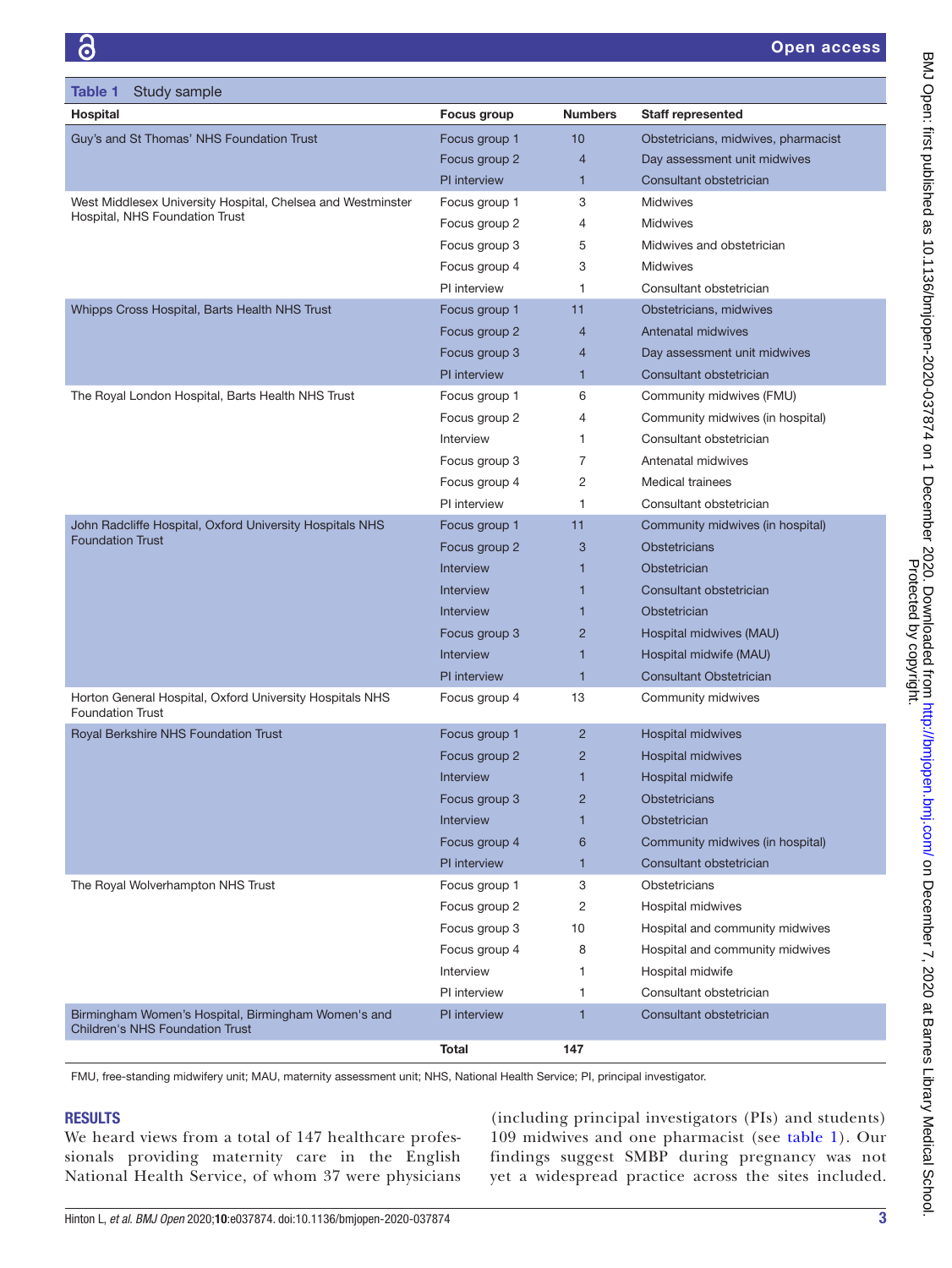<span id="page-4-0"></span>

| <b>Open access</b>                        | ෬                                                                                                                                                                                                                                                                                                                                                                                                                                                                                                                                                                                                                                                                                   |
|-------------------------------------------|-------------------------------------------------------------------------------------------------------------------------------------------------------------------------------------------------------------------------------------------------------------------------------------------------------------------------------------------------------------------------------------------------------------------------------------------------------------------------------------------------------------------------------------------------------------------------------------------------------------------------------------------------------------------------------------|
| Quotations<br>Table 2                     |                                                                                                                                                                                                                                                                                                                                                                                                                                                                                                                                                                                                                                                                                     |
| <b>Theme</b>                              | Quotations                                                                                                                                                                                                                                                                                                                                                                                                                                                                                                                                                                                                                                                                          |
| i)Interpreting BP<br>changes in pregnancy | <b>BP Fluctuations</b><br>'Even as midwives we get confused with what should be normal because we have a protocol that they have a booking [measurement]<br>so we've got a start and if it's 15 either way for the diastolic and we have to sort of think well yes that's creeping up a little bit if these girl's<br>sent them to me I would look at it and say well that's not particularly high blood pressure because I'm dealing with PET all the time, you<br>know, high blood pressure to me is 150/90 and above. So, isn't it, it's quite difficult and I think for a midwife let alone a woman to sit at<br>home and think is that high am I going to be bothered' Midwife |
|                                           | 'Another thing outside of pregnancy and not, most of what you'll doing with hypertension monitoring is trying to prevent long term<br>complications on a short term and therefore, actually what you, slightly over 24 hours probably is what really matters whereas in pregnancy<br>[] I'm actually only interested in whether or not they've got [] Well actually I'm really interested in the next 24 hours.' Obstetrician                                                                                                                                                                                                                                                       |
|                                           | <b>Wider symptoms</b><br>'Yes but I think you raise a really important point about when you start to kind of focus on individual symptoms of a condition it's, there's<br>a risk that you just focus on the blood pressure which means if you're feeling dizzy or your ankles are puffy or you're not really feeling<br>yourself and got a blinding headache you don't focus on any those things because the blood pressure says it's okay.' Community midwife                                                                                                                                                                                                                      |
|                                           | 'I think that they're over checking their blood pressure and occasionally I think it is helpful that they see a midwife and do things like<br>check the protein in the urine and things like that which, you know, occasionally perhaps not be able to manage quite so well yourself'<br><b>Obstetrician</b>                                                                                                                                                                                                                                                                                                                                                                        |
|                                           | 'So you kind of think oh are we only doing half of a job if they're just monitoring their blood pressure' Community Midwife                                                                                                                                                                                                                                                                                                                                                                                                                                                                                                                                                         |
| ii) Reliability and<br>accuracy           | 'As a health professional I know blood pressure's affected by many things, whether you are taking it standing whether you are taking it lying<br>whether it's in the morning whether you, or you've just come back from Tesco with plastic bags and stuff like, you're out of your breath or<br>you've just fought with your partner or something like that, so many things influences blood pressure. So they will need to be given the<br>empowerment they will need to take their blood pressure so that we, it's as accurate as, so that we get as close to the normal if that can be<br>achieved, something like that.' Midwife                                                |
|                                           | 'I wouldn't ignore it if it was very elevated but I would certainly repeat it, I wouldn't go with what they said Because I'd be worried about<br>the quality of their machine' Obstetrician                                                                                                                                                                                                                                                                                                                                                                                                                                                                                         |
|                                           | 'We advise them not to because [um] they're not calibrated, you know, they're their own there's no way they're calibrated and also quite a<br>lot of [um] blood pressure [um] equipment, we've read research that says it's not as accurate as manual or a professional taking the blood<br>pressure' Midwife                                                                                                                                                                                                                                                                                                                                                                       |

'When they come along and they bring readings [um] and they, if there's any conflict and sometimes they don't want to be labelled as hypertensive because it leads to certain choices later on in pregnancy that may be removed from them i.e. where they deliver, how they deliver [um] I then, you know, I will talk to them and say you, whatever you're using at home may or may not be validated for pregnancy but what we use here is validated for pregnancy and therefore I would defer to those readings' Obstetrician

'I tend to be a little bit sceptical because you don't know what they're using, you don't know what machine they're using, you don't know whether they're trained to use it, you don't know how old that machine is whether it's again cuff size, you know, if they've borrowed it off somebody you don't know whether it's been PAT tested, you know, and if they are concerned about their reading being particularly high or particularly low I'd rather just get them in to see the relevant person at the time rather than rely on that, you know, I do worry about them using their own equipment because you just don't know how accurate it is' Midwife

iii) Impact on women 'So for the women who have had severe pre-eclampsia in the past who are absolutely panic stricken about it being missed in the future [......] I don't know scientifically if it matters but for them it gives them huge reassurance that they've got, it means that rather than them having to see the clinician every week or twice a week, they're doing something, it's rather like feeding a baby every other day.' **Obstetrician** 

'There's a lot of women that have mildly raised blood pressure that are fine, that we don't really do anything with. [Um] and it's a lot of monitoring for them' Obstetrician

'Some women might not want to monitor themselves because they wouldn't feel, it will be too much responsibility in case they miss something' Midwife

'I think it's a bit of mix isn't it, I think some women would really like it saves them time especially if they're busy they have other children.' **Midwife** 

'I think a lot of women would also appreciate it because they often don't want to come into hospital and they would, I think if they were self-monitoring at home if they're taught in the right way and they know when somethings high or they know when to escalate or to ring and I think it will work really well and stop a lot of people coming in unnecessarily. I think it would be really good' Midwife

on the antenatal care

iv) Anticipated impact are so busy, we are too busy in hospitals and the more we can do out of hospital safely the better' Obstetrician

> 'There are benefits all-round aren't there, if you're, if we're [um] happy that this woman is monitoring her blood pressure sensibly [um] it's got benefits for her in that it means she doesn't have to come so often, it's got benefits for us in that it reduces our, our workload, surely it's got, it has a, there's an economic benefit there for the NHS [um] as a whole and it, I suppose that's one of the things isn't it that public health it's about educating people isn't it about, so that, you know, I think there are lots of benefits it's [um] it's just getting it in place. And being confident about the thing that you've got in place' Midwife

'I think it would have the potential to increase the appointments rather than decrease appointments as a screening tool for hypertension because of the worried well who've seen systolic increase in ten as an example but I don't think it will decrease the routine ante-natal screening because that has many other roles including measurement of fundal height or foetal wellbeing.' Medical trainee

'I suppose potentially it will increase workload because people are going to recognise that they have a slightly elevated blood pressure sooner but I don't think that's necessarily a bad thing' Obstetrician

'So it's a massive information imparting exercise probably more importantly than the, the systematic screening for obstetric complications that old fashioned people think of as ante-natal care. You know I, you know, again when I trained we'd see clinics of 40 people, 50 people in a morning where literally all you do would be check their blood pressure, check their urine, put your hand on their tummy, check their heart, you know, see if the patients still breathing, next, you know. But it isn't like that now there's a lot more education, seeing much more as a health education exercise as much as a screening for abnormality of pregnancy exercise.' Obstetrician

**Continued**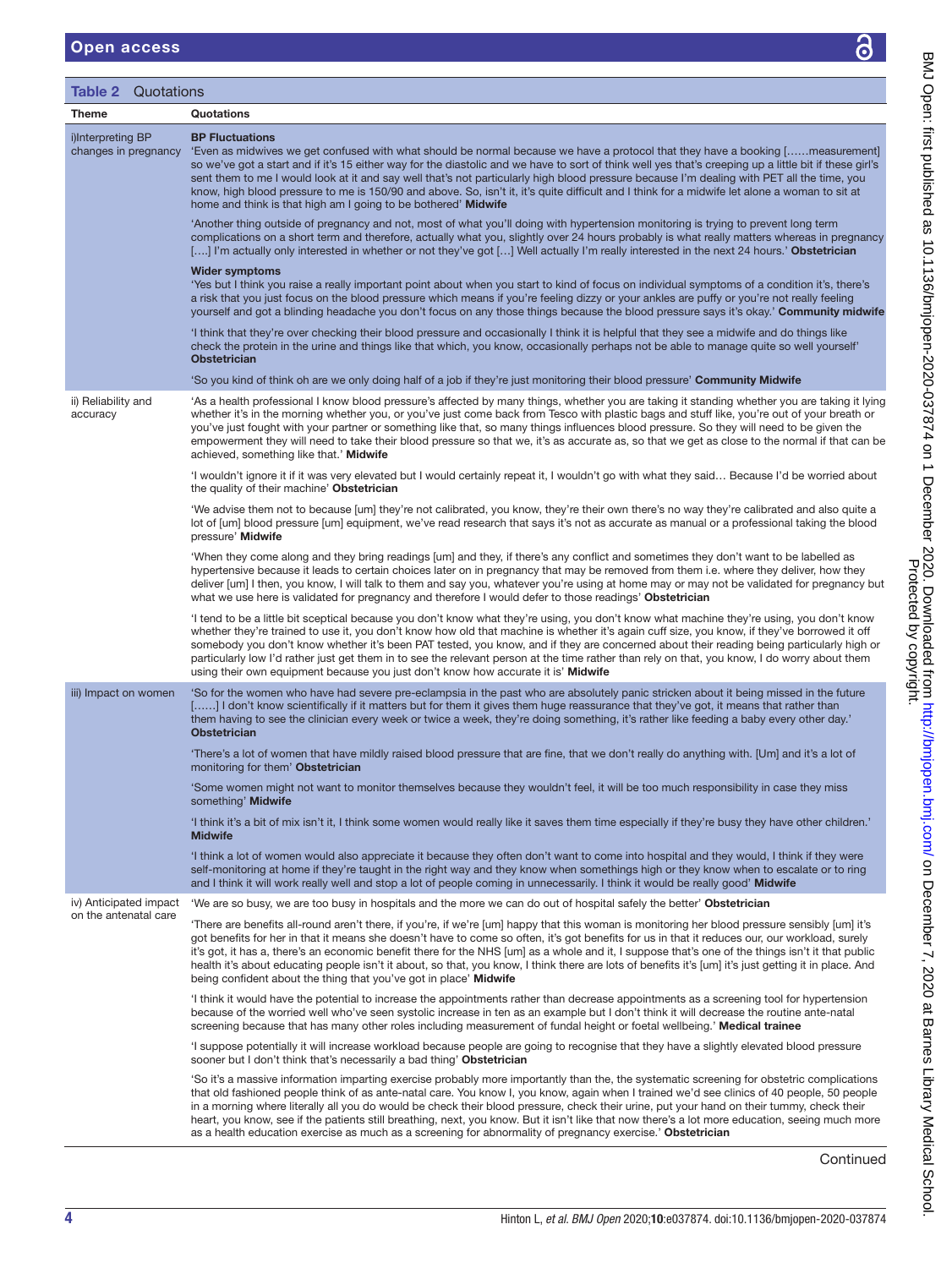| <b>Table 2 Continued</b>                        |                                                                                                                                                                                                                                                                                                                                                                                                                                                                                                                                                                                                                                                                                                                                                                                                                                                                                                                                                                                                                                                 |  |
|-------------------------------------------------|-------------------------------------------------------------------------------------------------------------------------------------------------------------------------------------------------------------------------------------------------------------------------------------------------------------------------------------------------------------------------------------------------------------------------------------------------------------------------------------------------------------------------------------------------------------------------------------------------------------------------------------------------------------------------------------------------------------------------------------------------------------------------------------------------------------------------------------------------------------------------------------------------------------------------------------------------------------------------------------------------------------------------------------------------|--|
| <b>Theme</b>                                    | <b>Quotations</b>                                                                                                                                                                                                                                                                                                                                                                                                                                                                                                                                                                                                                                                                                                                                                                                                                                                                                                                                                                                                                               |  |
| v) Caution, uncertainty Caution<br>and evidence | 'I wouldn't take the, take everything as a 100% as gospel because, you know, you can't really it's like triaging over the phone they can tell<br>you so much but until you've seen that woman and made an assessment you can't do a full assessment from that. But [um] but yes I mean<br>it would certainly I, I like compare to a jigsaw puzzle, you know, putting all the pieces together that would definitely be one of the pieces I<br>would definitely include once I knew that all the bits were safe that they were using and everything, yes.' Midwife                                                                                                                                                                                                                                                                                                                                                                                                                                                                                |  |
|                                                 | 'If I look at it and I can see that yes at 2:00 'o' clock and half two she had raised blood pressure but [] quidelines about what I do about<br>that [um] all I can do is do my own blood pressure readings and get them reviewed by the doctor. Unless there was like a real, you know,<br>like a guideline of what we actually do about the trends, there's not much I myself could actually do from it.' Midwife                                                                                                                                                                                                                                                                                                                                                                                                                                                                                                                                                                                                                             |  |
|                                                 | <b>Uncertainty</b><br>I think that would be very useful information to have rather than as you say the snap shot that you get in clinic. Although on the opposite<br>side if they were having consistently low readings at home and when they come and visit us in triage it's always 160/110 I would question<br>whether the data was true even if I knew that the machine was valid. Acknowledging the role of white coat hypertension but I would still be<br>very worried about relying purely on the home readings and discarding the readings I have in the hospital.' Medical trainee.                                                                                                                                                                                                                                                                                                                                                                                                                                                   |  |
|                                                 | 'You can also have high blood pressure at home and lower blood pressure readings in hospital and we have no idea, I don't think [um]<br>what we should do when actually readings are different in different places and there is a tendency, there will be some people who will have<br>a tendency to treat anybody whatever the excuse, much more common is a tendency to say oh it's probably more, we've had 150, 140,<br>120 I'm going to believe the normal whether its home reading or hospital readings. And so just having more data may just be making more<br>noise rather than giving us, telling us what to do. But without the data we don't even know if that's true.' Obstetrician                                                                                                                                                                                                                                                                                                                                                |  |
|                                                 | 'Supposed to be evidence based and when you actually look at them about 90% of the recommendations they make are expert opinion'<br><b>Obstetrician</b>                                                                                                                                                                                                                                                                                                                                                                                                                                                                                                                                                                                                                                                                                                                                                                                                                                                                                         |  |
| vi) Concerns over<br>action/inaction            | 'Yes exactly and they may not realise the seriousness of it, so that would be my concern if they're doing it at home. The chronic<br>hypertension women have a lot of contact with, in hypertension clinic they understand blood pressure they've been dealing with it, they're<br>on medication they understand something about blood pressure, they might not fully understand how serious it can be with regards to pre-<br>eclampsia but they certainly understand that they need to act on it and if they don't, obviously it's explained to them numerous times. My<br>concern is if you did that to a general population will that message be translated.' Midwife                                                                                                                                                                                                                                                                                                                                                                       |  |
|                                                 | 'I do have a worry about women taking, you know, something like pre-eclampsia is a multi-system disorder, blood pressure is one<br>component and we see every week, every month women who come in with normal blood pressure but everything else going wrong and<br>it would make me nervous about the idea of women taking control of their care so much so that they felt reassured by one reading and<br>ignored their signs and symptoms and I think that, that will be, that's a major, that's a clinical worry that I have for using.' Obstetrician                                                                                                                                                                                                                                                                                                                                                                                                                                                                                       |  |
|                                                 | 'I think as long as they [women] understand the limits of what's normal and what's not and they know the right people to contact if not,<br>then I don't see there's anything wrong with it' Midwife                                                                                                                                                                                                                                                                                                                                                                                                                                                                                                                                                                                                                                                                                                                                                                                                                                            |  |
|                                                 | 'I just know that for some women they, they've got so much going on that actually their health is, is quite easily overlooked and [um] is last<br>on the agenda if that makes sense and if they could miss a blood pressure reading here and there [um] then they may well do that and that<br>would be my only [um] and which I feel awful saying really because I am so like passionate about actually women being responsible for<br>their own care and taking ownership of it and us giving it back to them [um]. [] I just think some women will be like oh yes, everything's<br>fine they're all okay and maybe overlook things. I know you've got the opposite extent where some people would potentially act on it like<br>say there's a higher reading because they think it will be acted on and that sort of thing as well but I think you could almost get women who<br>will either pretend they've done it or pretend that it's an okay reading when it's not [um] which is awful to say that we don't trust women<br>but' Midwife |  |

However, some midwives and obstetricians reported occasional pregnant women who were already selfmonitoring, either of their own volition or because they had been advised to because of previous experiences of pre-eclampsia, WCH, or pre-existing hypertension. The main themes to emerge around SMBP were (1) different BP changes in pregnancy, (2) reliability and accuracy of BP monitoring, (3) anticipated impact of SMBP on women, (4) anticipated impact of SMBP on the antenatal care system, (5) caution, uncertainty and evidence, (6) concerns over action/ inaction and patient safety.

#### Interpreting BP changes in pregnancy BP fluctuation

Staff emphasised that BP is different in pregnancy than at other times in women's lives. It fluctuates throughout pregnancy and these fluctuations are normal. However, BP in pregnancy can change rapidly, precipitating a medical emergency for mother and baby. While antenatal care staff will be familiar with this phenomenon through their training and experience, women may not be. There was concern women could have difficulty interpreting results and deciding when to seek acute care.

In the general population, BP readings are used to guide care and medication changes over the long term, but in pregnancy the situation is more dynamic. Some were interested in the wider context home BP readings would give them, in particular, feeling women with WCH might get more typical readings at home. However, several indicated they would tend to privilege their own clinic readings as they reflected the situation happening immediately in front of them.

#### Wider symptoms

Staff were also concerned that BP is not the only factor in diagnosing hypertension or pre-eclampsia but rather one piece of a diagnostic 'jigsaw'. Healthcare professionals stressed the importance of ensuring women were alert to the wide range of symptoms (eg, headaches, dizziness, blurred vision, proteinuria) and would act on those even if their BP appeared to be in the normal range.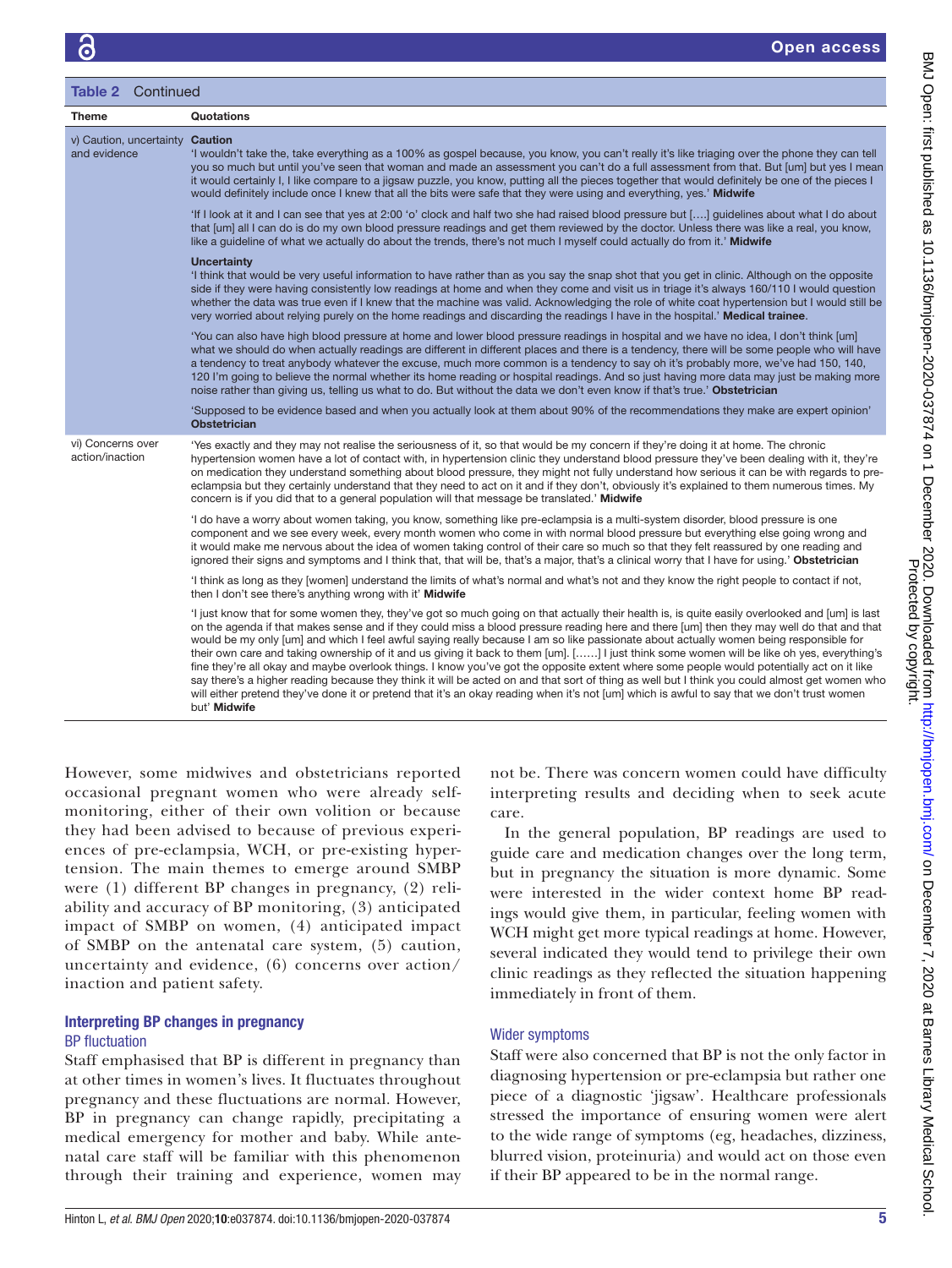#### Reliability and accuracy

The reliability and accuracy of machines were key concerns for staff, as well as whether women would monitor their BP correctly and respond appropriately. Many raised concerns about the quality of home BP monitors, whether women were using one of the relatively few validated for use in pregnancy, and whether they were properly calibrated. There were concerns about appropriate cuff size, particularly for women with a high body mass index. Other factors identified as potentially impacting the reliability and accuracy of home readings included women's practices and the context in which they took readings (did they sit correctly, choose a quiet time of day?).

#### Views on the impact on women

Staff had a range of perceptions about how pregnant women might feel about being asked to self-monitor their BP. Some anticipated women being happy to participate and enjoying a sense of agency, control and reassurance over their own healthcare. Others raised concern that women may experience increased anxiety and become obsessed about their BP. Some felt pregnant women expect care to be led by providers and asking them to monitor their own BP would be perceived as a way of abdicating responsibility. Although staff also acknowledged the potential for empowerment, some expressed concern that asking women to self-monitor would contribute to an over-medicalisation of pregnancy in contrast with the evolution of antenatal care away from this model in recent years.

Many potentially positive impacts for women were identified both in terms of quality of experience and better outcomes for mother and baby. These included fewer medical appointments, shorter waiting times and avoiding hospitalisation. Staff acknowledged detecting BP increases earlier would have the potential to deliver better outcomes for both mothers and babies, but confirmed definitive evidence of these outcomes would be needed before they could commit to changing their practice.

#### Anticipated impact on antenatal care

Staff were caught between feeling SMBP could reassure women, so cutting 'worried well' visits and/or raise anxieties, thus increasing them. So, while they recognised other potential health system benefits including fewer women coming into clinic, thus freeing up clinic time in hospital and in community care, they also raised various concerns around the impact of SMBP on antenatal care pathways and their workload. These included a rise in phone calls to maternity assessment units and an increased demand for care, particularly from the 'worried well'.

Staff were aware that, ahead of definitive trial results, these reflections were hypothetical. Their currently available best comparator was their experience with women's self-monitoring for gestational diabetes, which is now quite common. Some described SMBP as a challenge to their professional roles, particularly for midwives,

and part of wider changes towards increasing self-care and personal responsibility in health. One consultant described the shifting responsibilities in antenatal care, with health education now as much a part of routine care as systematic screening for obstetric complications.

#### Caution, uncertainty and evidence

While staff were generally open to looking at home BP readings, most were mindful the evidence was not yet available as to how to treat these readings in conjunction with clinic readings. Most felt they could only treat home readings as additional rather than as core information, not directing care decisions, but contributing extra detail to the 'jigsaw'.

#### **Caution**

Many midwives said that if self-monitoring readings were discrepant with clinic readings, they would privilege the readings they had just taken themselves. Most added they would take into account the home readings, though exactly how would be considered on a case-by-case basis. Some would use them as part of improving understanding of the wider context, but use their clinic reading for the decision on whether to admit a woman to hospital. The home reading would not be used for treatment decisions but could influence how often an obstetrician felt it necessary to see a woman.

Some acknowledged the potential of SMBP to identify WCH. But in several midwife discussions, consensus emerged on the side of caution, such as referring women onwards or taking bloods if only one type of reading (clinic or home) was high. Others referred to local protocols and guidelines although this was often interpreted as needing to act on any higher reading, implying caution and a focus on patient safety, with fear of being considered negligent explicitly raised by one midwife.

Some said they verified home readings by testing the device used by women alongside their clinic monitor. Several midwives commented they would have to respect a woman's readings, as to do otherwise could affect mutual trust.

#### **Uncertainty**

There was awareness that pre-eclampsia is a variable condition in which the speed of disease progression varies considerably. Some felt SMBP could significantly mitigate some of these uncertainties. One senior obstetrician specifically alluded to a potential *advantage* of SMBP being its ability to reduce uncertainty by enabling clinicians to make objective assessment of how accurate clinic readings are, clarifying who has WCH, assessing the effectiveness of treatment and standardising the various clinical environments that women might be seen in. Yet others clearly feared SMBP could increase uncertainty (discrepancy in readings), and/or lead to overcaution and overtreatment on the part of less experienced colleagues.

Different approaches to managing hypertension in pregnancy also emerged. While some make judgements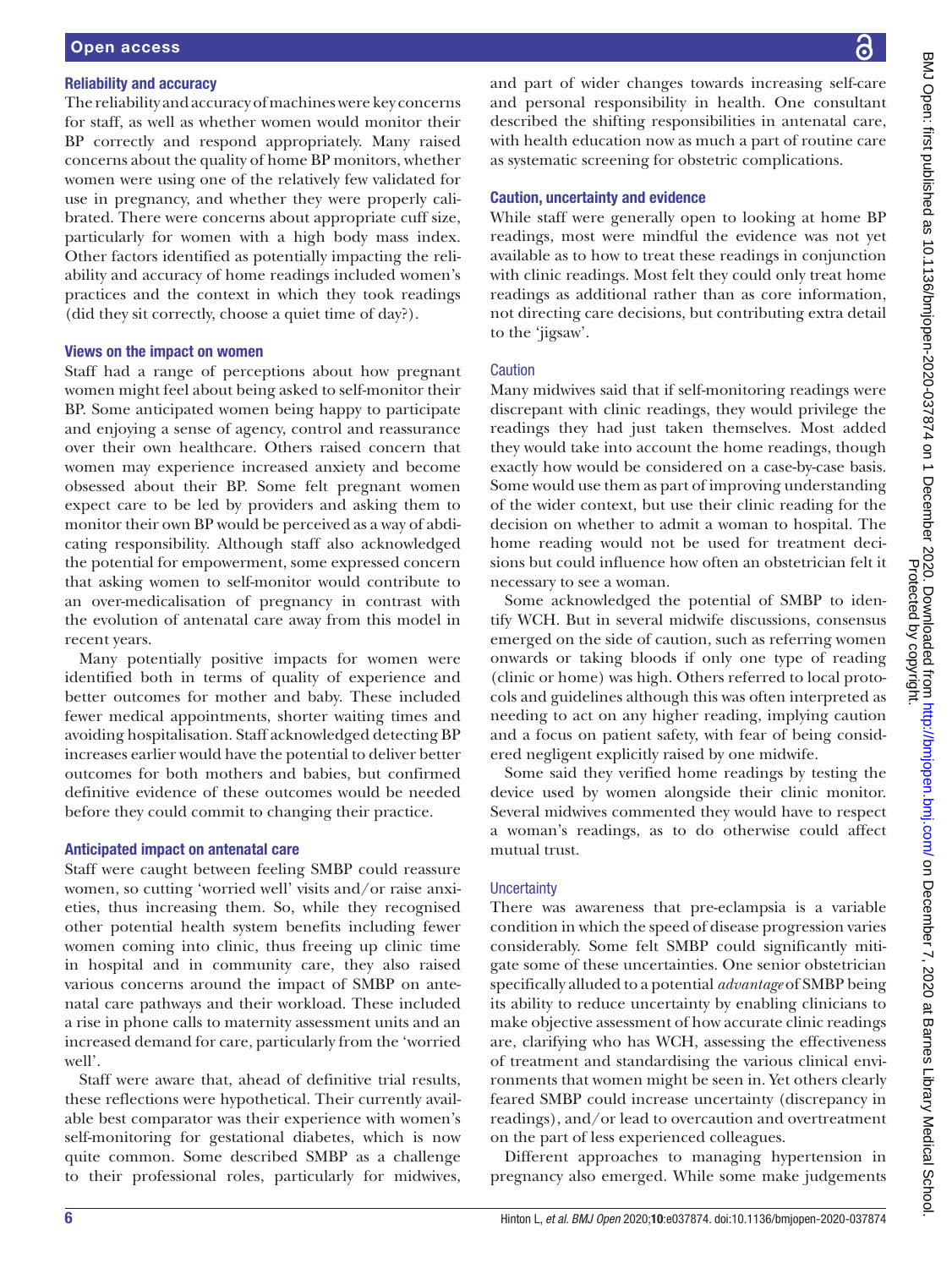Evidence

in when to intervene. $26$ 

from baseline, the wider context, and individualised pathways, and given that different hospitals may have their own guidelines, others described a practice defined by the National Institute for Health and Care Excellence guidelines and the use of thresholds as the defining guide Numerous staff raised the need for additional and improved evidence. One obstetrician observed that guidelines are supposed to be evidence based but recommendations are often made on expert opinion. A different senior obstetrician also suggested that people practise defensively, leading to many unnecessary blood tests being done because a greater number of healthcare professionals (midwives and junior doctors) are able to request the tests, and because when women have been told they may have pre-eclampsia, heightened anxiety leads to repeated checks for reassurance. Overall, there was a distinct lack of consensus, but with a clear wish from many for more evidence to reduce uncertainty. Concerns over action/inaction While a shift to SMBP is in keeping with wider trends

towards self-care and personal responsibility, working through this new balance of responsibility for acting on readings was a cause for concern. Staff raised concerns about women not acting on readings, through either not realising they required urgent action, not wanting to bother busy staff or not wanting to be hospitalised. There were concerns about women ignoring problems, or being falsely reassured by one reading and ignoring the wider context. Many stressed the importance of women having a clear understanding of what they were supposed to do if their readings were high, with a clear pathway for women presenting with high BP based on home readings.

on a case-by-case basis, privileging the extent of change

Many staff made comparisons with home monitoring of blood glucose in gestational diabetes, either as a useful precedent for SMBP or evidence of the challenges of women deliberately or inadvertently coming in with inaccurate results.

Others expressed the view that it is hospital policy (as well as being the health professional's view) that they would rather ask women to come in for comprehensive assessment than have the woman check her BP at home and decide not to come in.

#### **DISCUSSION** Main findings

Antenatal care staff were generally in favour of asking women to monitor their own BP at home, but flagged concerns about the potential impacts on women and staff workload, the reliability and accuracy of readings and the need for clarity about how the information would be used by clinicians. Many emphasised the importance of ensuring women understood what to do in the event of

readings that cause concern and provided examples of other situations where women had failed to act in acute situations because they did not understand the severity of the situation or rationalised away the need to seek medical attention. Some voiced concerns about women becoming either anxious or falsely reassured by self-monitoring. There was a feeling that SMBP might only be for a select few as it will require a shift in thinking about who takes responsibility for the woman's health.

Many of the issues raised were specific to pregnancy. However, concerns about the potential for monitoring leading to anxiety may also exist for the general population, though previous studies have not found evidence to support this. $27$  These could be intensified when there may be additional anxiety related to the effect of BP changes on the baby. Concerns about device accuracy were well founded as relatively few monitors on the market are validated in pregnancy.<sup>28</sup> The need to consider more than just BP and the dynamic nature of BP in pregnancy as opposed to BP in the general population means that failure to act has the potential for devastating consequences for both woman and baby. Yet, resistance to medicalisation may be heightened in a previously healthy younger population of 'women' as opposed to 'patients'.<sup>[29](#page-9-20)</sup> Continuity of care is an ambition not always achieved in maternity care. The lack of an established relationship of trust between women/ patients and healthcare professionals that is typical of hypertension management in primary care, further complicates the situation.<sup>30</sup> Staff are therefore understandably cautious and uncertain, while also willing to see the potential for SMBP to reduce uncertainty and add usefully to available evidence.

#### Strengths and limitations

A strength of this study is the breadth of multidisciplinary voices across the maternity care pathway captured, spanning eight differently located hospitals in England. This has given rich insights into the potential challenges of introducing SMBP into maternity care from the perspectives of different disciplines and locales. Our two-stage approach to analysis, led by social scientists with expert clinical input from coauthors in obstetrics, midwifery and primary care, has also enhanced the interpretive strength of the findings. Limitations include the challenges of holding focus group discussions with busy professionals engaged with frontline care. These are vital perspectives to capture but there were inevitably challenges in terms of finding time and space for some focus group discussions.

There are several literatures to draw on in interpreting these results.

#### Responsibilisation

To date, measuring and monitoring women's BP in pregnancy has been a central component of the healthcare professional's role in antenatal care. To include women's home readings into these care pathways represents a significant shift in the balance of responsibility. Emerging literature that explores the shifts and implications of health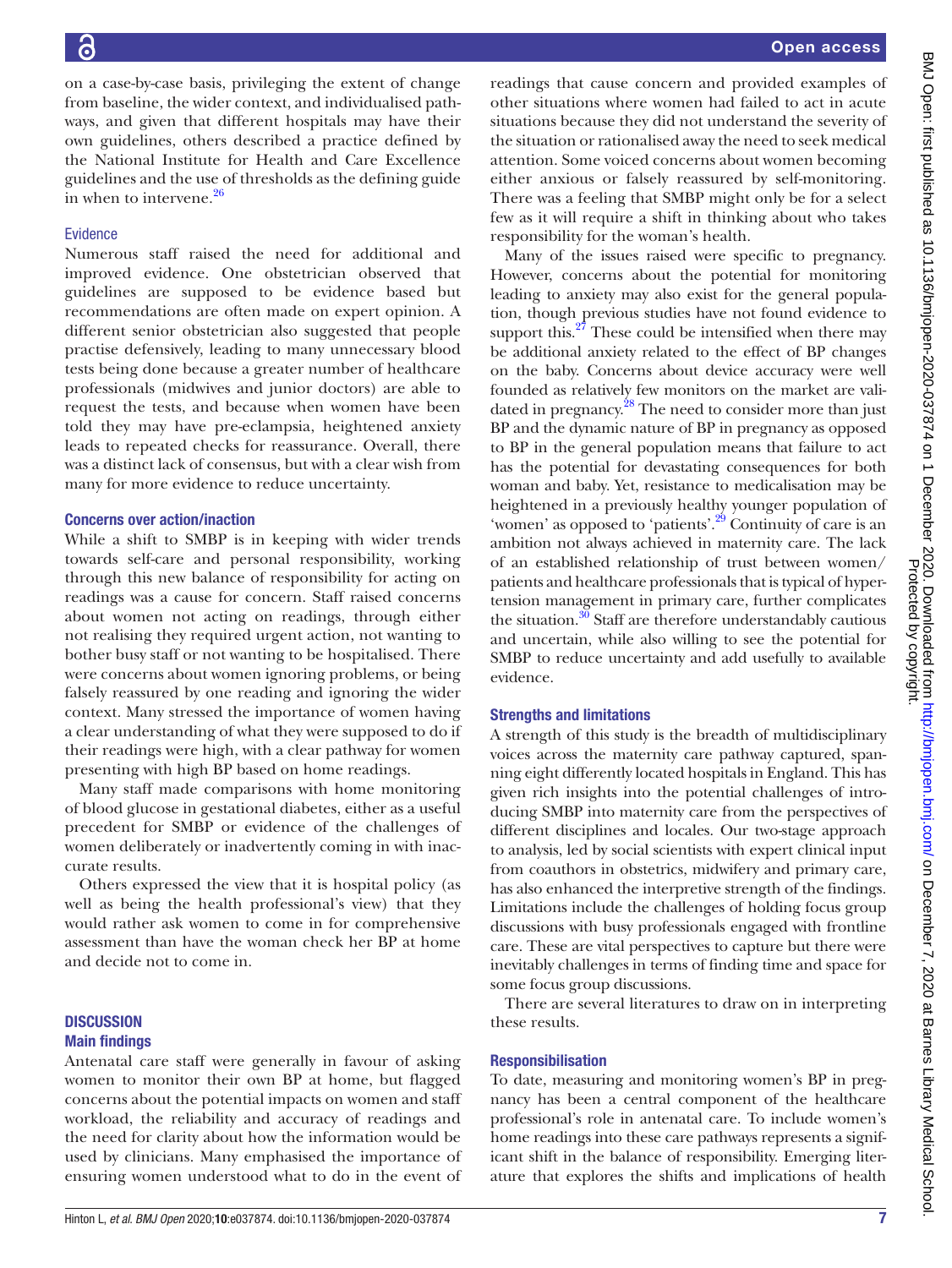'responsibilisation' are of relevance. Shifts in the balance of responsibility have the potential to disrupt long established care pathways and can be experienced both positively as well as negatively as surveillance. $31$  Exploring the impacts of these shifts is a live issue in the sociological literature from studies of 'park runs' to HIV management,  $32\,33$ and the relationships between social workers and vulnerable youth[.34](#page-9-24) Drawing on work by Garrett, Liebenberg *et al* explored the impact of shifts in neo-liberal systems, where individuals are expected to manage their own risks and demonstrate self-care. 'These shifts impact on the roles that health professionals play, from active management to encouraging/teaching of the skills of management'.[35](#page-9-25) Newman et al's study of young people with HIV revealed narratives of responsibilisation that can give rise to contest between young people and their clinicians. $33$  In exploring the impact of telecare on the management of long term conditions, Rogers *et al* concluded 'Indeed a paradox of the reliance and acceptance of telecare is the creation of new relationships and dependencies rather than the diminution of reliance envisaged by policy.'[36](#page-9-27) Our findings on clinician caution and concerns over inaction, indicate that these shifts in responsibility could have profound impacts that we need to be alive to as we further explore the impact of this work going forward.<sup>37</sup>

#### Impact on professional roles

A shift in responsibility for BP monitoring may also have an impact on professional roles and identity. Concern over these impacts ran through various themes we have reported, including impact on workload, caution and uncertainty and location of expertise. Task shifting is a key issue in many healthcare settings, but it does not emerge seamlessly as revealed in the literature.<sup>38–41</sup> How SMBP impacts on these professional roles, and how professionals behave when there is a shift in the locus of responsibility will need to be the focus for future work.

#### Patient safety

While staff raised concerns about the impact of SMBP on patient safety, these concerns were expressed in the context of an emerging evidence base for SMBP.<sup>1317</sup> As this develops, we draw on evidence that points to the considerable scope for improving patient and family contributions to the detection and management of acute illness.<sup>42</sup> Delayed recognition and treatment of conditions such as pneumonia and meningitis in childhood,<sup>43</sup> pre-eclampsia and reduced fetal movements during pregnancy and after childbirth<sup>44 45</sup> and heart disease and stroke in adulthood, $4647$  contribute significantly to the mortality and morbidity burden. These conditions typically present with a time‐critical window for early recognition and response, and are associated with red flag signs and symptoms (such as breathlessness and pain) which can signify a serious underlying condition and act as potential markers to aid patient and family involvement in escalation of care. However, research has shown there are challenges to speaking up and raising safety alerts in

maternity care and that organisation-focused efforts are required to improve staff responsiveness.<sup>48</sup>

#### **CONCLUSIONS**

We need to be mindful that the impact of SMBP on maternity services could be profound although nuanced. While its introduction will not reduce the responsibility clinicians have for women's health, it promises to enhance the responsibilities and agency of women, and introduces a new set of relationships into maternity care. We cannot simply look to the literature and experiences of SMBP in other populations (eg, such as hypertension outside of pregnancy) because of the very nature of BP changes in pregnancy and because this is a healthy population, unless specifically indicated otherwise. This is, then, a new space for reconfiguration of roles, mutual expectations, and the relationships between, and responsibilities of, healthcare providers and mothers.

#### Author affiliations

<sup>1</sup>THIS Institute, Department of Public Health and Primary Care, University of Cambridge, Cambridge, UK

<sup>2</sup>Primary Care Clinical Sciences, Institute of Applied Health Research, University of Birmingham, Birmingham, UK

<sup>3</sup>Nuffield Department of Primary Care Health Sciences, University of Oxford, Oxford, UK

4 Freelance Researcher, Montreal, Québec, Canada

5 Women's Health Academic Centre, King's College, London, UK

<sup>6</sup>Department of Midwifery and Child Health, City University of London, London, UK <sup>7</sup>Department of Women and Children's Health, Kings College, London, UK

Acknowledgements We would like to thank all NHS staff who gave their time to contribute to this study.

Contributors LH, JH, KLT, LC, SG, CM, JS, LR and RJM conceived the study, secured the funding and were involved in the planning and carrying out the study. LH and JH conducted the interviews and focus groups and KLT managed the study. LH, JH and LR analysed the data with input from the wider authorship. LH and JH drafted the paper. All authors commented on drafts and writing up the work.

Funding This article represents independent research commissioned by the National Institute for Health Research (NIHR) Programme for Applied Research (RP-PG-0614-20005). Richard McManus was and Lucy Chappell is supported by a Research Professorship from the National Institute for Health Research (NIHR-RP-R2-12-015 and RP-2014-05-019, respectively). Richard McManus in an NIHR Senior Investigator. Lisa Hinton, Katherine Tucker and Richard McManus have received funding from the National Institute for Health Research (NIHR) Collaboration for Leadership in Applied Health Research and Care Oxford at Oxford Health NHS Foundation Trust and NIHR Oxford Thames Valley Applied Research Collaboration. Lisa Hinton was supported by the National Institute for Health Research (NIHR) Oxford Biomedical Research Centre (BRC). Jane Sandall is a National Institute for Health Research (NIHR) Senior Investigator and is supported by the National Institute for Health Research (NIHR) Applied Research Collaboration South London (NIHR ARC South London) at King's College Hospital NHS Foundation Trust.The views expressed in this publication are those of the author(s) and not necessarily those of the NHS, the National Institute for Health Research or the Department of Health.

Competing interests RJM has received BP monitors for research from Omron.

Patient consent for publication Not required.

Ethics approval A favourable ethical review for this study was obtained from South Central—Oxford C Research Ethics Committee (16/SC/0386). Written informed consent was gained from individuals who agreed to take part.

Provenance and peer review Not commissioned; externally peer reviewed.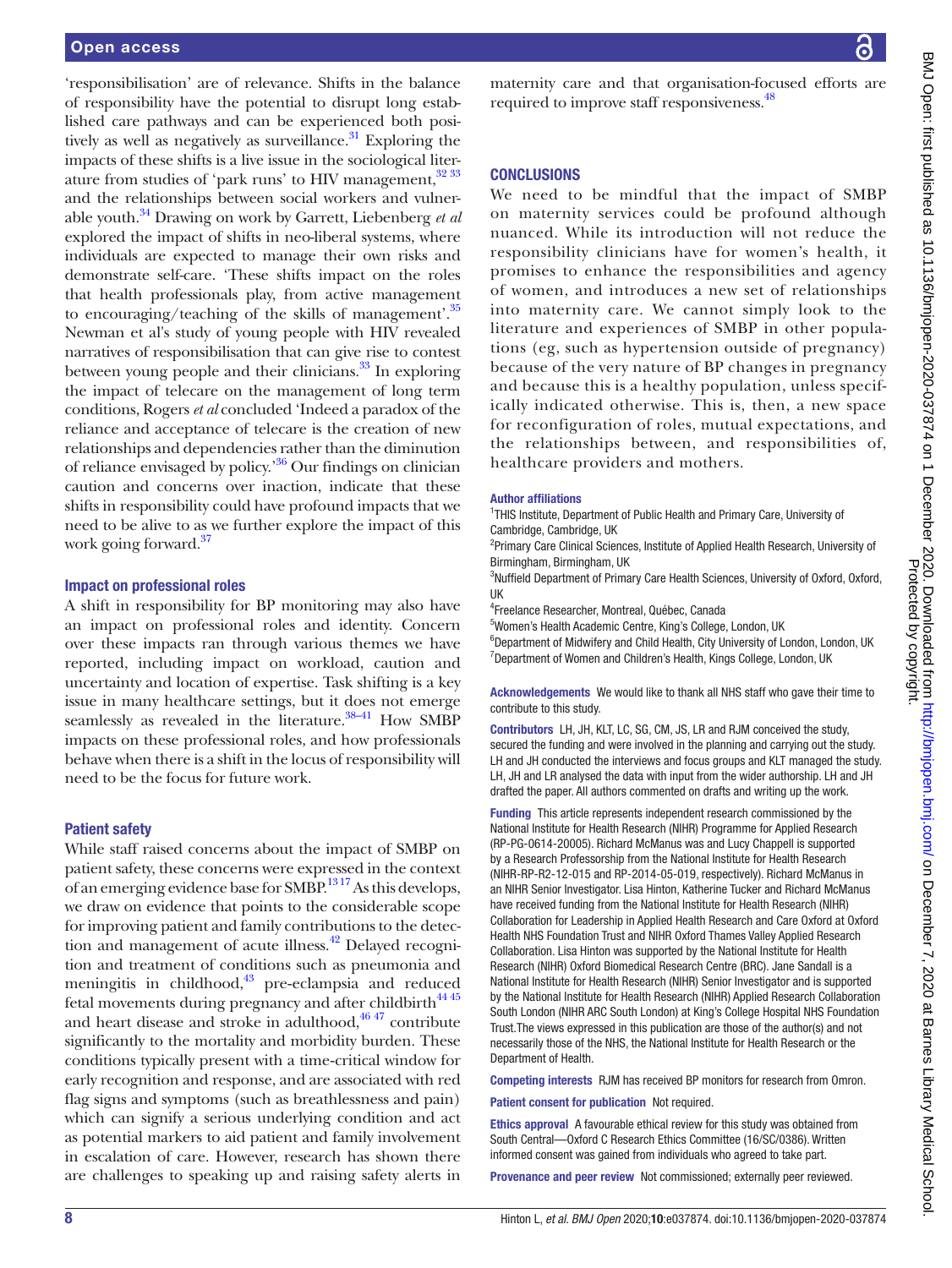Data availability statement Data are available upon reasonable request. The interview transcripts are held by the University of Oxford and available at reasonable request.

Supplemental material This content has been supplied by the author(s). It has not been vetted by BMJ Publishing Group Limited (BMJ) and may not have been peer-reviewed. Any opinions or recommendations discussed are solely those of the author(s) and are not endorsed by BMJ. BMJ disclaims all liability and responsibility arising from any reliance placed on the content. Where the content includes any translated material, BMJ does not warrant the accuracy and reliability of the translations (including but not limited to local regulations, clinical guidelines, terminology, drug names and drug dosages), and is not responsible for any error and/or omissions arising from translation and adaptation or otherwise.

Open access This is an open access article distributed in accordance with the Creative Commons Attribution 4.0 Unported (CC BY 4.0) license, which permits others to copy, redistribute, remix, transform and build upon this work for any purpose, provided the original work is properly cited, a link to the licence is given, and indication of whether changes were made. See: [https://creativecommons.org/](https://creativecommons.org/licenses/by/4.0/) [licenses/by/4.0/.](https://creativecommons.org/licenses/by/4.0/)

#### ORCID iDs

Lisa Hinton<http://orcid.org/0000-0002-6082-3151> James Hodgkinson <http://orcid.org/0000-0002-7583-5278> Katherine L Tucker <http://orcid.org/0000-0001-6544-8066> Richard J McManus<http://orcid.org/0000-0003-3638-028X>

#### **REFERENCES**

- <span id="page-9-0"></span>1 Mol BWJ, Roberts CT, Thangaratinam S, *et al*. Pre-Eclampsia. *[The](http://dx.doi.org/10.1016/S0140-6736(15)00070-7)  [Lancet](http://dx.doi.org/10.1016/S0140-6736(15)00070-7)* 2016;387:999–1011.
- 2 Conti-Ramsden F, Knight M, Green M, *et al*. Reducing maternal deaths from hypertensive disorders: learning from confidential inquiries. *[BMJ](http://dx.doi.org/10.1136/bmj.l230)* 2019;364:l230.
- <span id="page-9-1"></span>3 McManus RJ, Wood S, Bray EP, *et al*. Self-Monitoring in hypertension: a web-based survey of primary care physicians. *[J Hum](http://dx.doi.org/10.1038/jhh.2013.54) [Hypertens](http://dx.doi.org/10.1038/jhh.2013.54)* 2014;28:123–7.
- <span id="page-9-2"></span>4 National Clinical Guideline Centre. *Hypertension: management of hypertension in adults in primary care*. London: National Institute for Clinical Excellence, 2011.
- 5 McManus RJ, Mant J, Bray EP, *et al*. Telemonitoring and selfmanagement in the control of hypertension (TASMINH2): a randomised controlled trial. *[Lancet](http://dx.doi.org/10.1016/S0140-6736(10)60964-6)* 2010;376:163–72.
- 6 McManus RJ, Mant J, Franssen M, *et al*. Efficacy of self-monitored blood pressure, with or without telemonitoring, for titration of antihypertensive medication (TASMINH4): an unmasked randomised controlled trial. *[Lancet](http://dx.doi.org/10.1016/S0140-6736(18)30309-X)* 2018;391:949–59.
- 7 Fletcher BR, Hinton L, Bray EP, *et al*. Self-Monitoring blood pressure in patients with hypertension: an Internet-based survey of UK GPs. *[Br J Gen Pract](http://dx.doi.org/10.3399/bjgp16X687037)* 2016;66:e831–7.
- <span id="page-9-3"></span>8 Tucker KL, Taylor KS, Crawford C, *et al*. Blood pressure selfmonitoring in pregnancy: examining feasibility in a prospective cohort study. *[BMC Pregnancy Childbirth](http://dx.doi.org/10.1186/s12884-017-1605-0)* 2017;17:442.
- 9 Tucker KL, Bowen L, Crawford C, *et al*. The feasibility and acceptability of self-testing for proteinuria during pregnancy: a mixed methods approach. *[Pregnancy Hypertens](http://dx.doi.org/10.1016/j.preghy.2017.11.009)* 2018;12:161–8.
- <span id="page-9-9"></span>10 Mackintosh N, Rance S, Carter W, *et al*. Working for patient safety: a qualitative study of women's help-seeking during acute perinatal events. *[BMC Pregnancy Childbirth](http://dx.doi.org/10.1186/s12884-017-1401-x)* 2017;17:232.
- <span id="page-9-4"></span>11 Magee LA, von Dadelszen P, Chan S, *et al*. Women's views of their experiences in the chips (control of hypertension in pregnancy study) pilot trial. *[Hypertens Pregnancy](http://dx.doi.org/10.1080/10641950701547549)* 2007;26:371–87.
- <span id="page-9-5"></span>12 Dehaeck U, Thurston J, Gibson P, *et al*. Blood pressure measurement for hypertension in pregnancy. *[J Obstet Gynaecol Can](http://dx.doi.org/10.1016/S1701-2163(16)34476-0)* 2010;32:328–34.
- <span id="page-9-6"></span>13 Magee LA, Pels A, Helewa M, *et al*. Diagnosis, evaluation, and management of the hypertensive disorders of pregnancy: Executive summary. *[J Obstet Gynaecol Can](http://dx.doi.org/10.1016/S1701-2163(15)30533-8)* 2014;36:575–6.
- <span id="page-9-7"></span>14 Xydopoulos G, Perry H, Sheehan E, *et al*. Home blood-pressure monitoring in a hypertensive pregnant population: cost-minimization study. *[Ultrasound Obstet Gynecol](http://dx.doi.org/10.1002/uog.19041)* 2019;53:496–502.
- <span id="page-9-8"></span>15 Hinton L, Tucker KL, Greenfield SM, *et al*. Blood pressure selfmonitoring in pregnancy (bump) feasibility study; a qualitative analysis of women's experiences of self-monitoring. *[BMC Pregnancy](http://dx.doi.org/10.1186/s12884-017-1592-1)  [Childbirth](http://dx.doi.org/10.1186/s12884-017-1592-1)* 2017;17:427.
- 16 Carter W, Bick D, Mackintosh N, *et al*. A narrative synthesis of factors that affect women speaking up about early warning signs and

symptoms of pre-eclampsia and responses of healthcare staff. *[BMC](http://dx.doi.org/10.1186/s12884-017-1245-4)  [Pregnancy Childbirth](http://dx.doi.org/10.1186/s12884-017-1245-4)* 2017;17:63.

- 17 Dougall DFM, Tucker K, L-M Y, *et al*. Blood pressure monitoring in high risk pregnancy to improve the detection and monitoring of hypertension (The BUMP 1&2 trials): protocol for two linked randomised controlled trials. *BMJ Open* 2019.
- <span id="page-9-10"></span>18 Lovell H, Wilson HM, Whybrow R, *et al*. Caring for women with chronic hypertension. *[Br J Midwifery](http://dx.doi.org/10.12968/bjom.2019.27.6.343)* 2019;27:343–51.
- <span id="page-9-11"></span>19 Hamilton A. Qualitative Methods in Rapid TurnAround Health Services Research VA HSR&D Cyberseminar Spotlight on Women's Health, 2013. Available: [https://www.hsrd.research.va.gov/for\\_](https://www.hsrd.research.va.gov/for_researchers/cyber_seminars/archives/780-notes.pdf) [researchers/cyber\\_seminars/archives/780-notes.pdf](https://www.hsrd.research.va.gov/for_researchers/cyber_seminars/archives/780-notes.pdf) [Accessed 26 Jun 201].
- <span id="page-9-12"></span>20 Gale NK, Heath G, Cameron E, *et al*. Using the framework method for the analysis of qualitative data in multi-disciplinary health research. *[BMC Med Res Methodol](http://dx.doi.org/10.1186/1471-2288-13-117)* 2013;13:117.
- <span id="page-9-13"></span>21 Ziebland S, McPherson A. Making sense of qualitative data analysis: an introduction with illustrations from DIPEx (personal experiences of health and illness). *[Med Educ](http://dx.doi.org/10.1111/j.1365-2929.2006.02467.x)* 2006;40:405–14.
- 22 QIP Ltd. *NVIVO qualitative data analysis software*, 2018.
- <span id="page-9-14"></span>23 Mason M. *Editor sample size and saturation in PHD studies using qualitative interviews*. Forum Qualitative Sozialforschung/Forum. Qualitative Social Research, 2010.
- <span id="page-9-15"></span>24 Dougall G, Franssen M, Tucker KL, *et al*. Blood pressure monitoring in high-risk pregnancy to improve the detection and monitoring of hypertension (the bump 1 and 2 trials): protocol for two linked randomised controlled trials. *[BMJ Open](http://dx.doi.org/10.1136/bmjopen-2019-034593)* 2020;10:e034593.
- <span id="page-9-16"></span>25 Band R, Hinton L, Tucker KL, *et al*. Intervention planning and modification of the bump intervention: a digital intervention for the early detection of raised blood pressure in pregnancy. *[Pilot Feasibility](http://dx.doi.org/10.1186/s40814-019-0537-z)  [Stud](http://dx.doi.org/10.1186/s40814-019-0537-z)* 2019;5:153.
- <span id="page-9-17"></span>26 National Institute for Health and Care Excellence N. *Hypertension in pregnancy: diagnosis and management NICE guideline [NG133*, 2019.
- <span id="page-9-18"></span>27 Jones MI, Greenfield SM, Bray EP, *et al*. Patients' experiences of self-monitoring blood pressure and self-titration of medication: the TASMINH2 trial qualitative study. *[Br J Gen Pract](http://dx.doi.org/10.3399/bjgp12X625201)* 2012;62:e135–42.
- <span id="page-9-19"></span>28 Hodgkinson JA, Tucker KL, Crawford C, *et al*. Is self monitoring of blood pressure in pregnancy safe and effective? *[BMJ](http://dx.doi.org/10.1136/bmj.g6616)* 2014;349:g6616.
- <span id="page-9-20"></span>29 Johanson R, Newburn M, Macfarlane A. Has the medicalisation of childbirth gone too far? *[BMJ](http://dx.doi.org/10.1136/bmj.324.7342.892)* 2002;324:892–5.
- <span id="page-9-21"></span>30 McCourt C, Stevens T. Continuity of carer–what does it mean and does it matter to midwives and birthing women? *Canadian Journal of Midwifery Research and Practice* 2006;4:10–20.
- <span id="page-9-22"></span>31 Bunton R, Petersen A. *Foucault, health and medicine*. London: Routledge, 2002.
- <span id="page-9-23"></span>32 Wiltshire GR, Fullagar S, Stevinson C. Exploring parkrun as a social context for collective health practices: running with and against the moral imperatives of health responsibilisation. *[Sociol Health Illn](http://dx.doi.org/10.1111/1467-9566.12622)* 2018;40:3–17.
- <span id="page-9-26"></span>33 Newman CE, Persson A, Miller A, *et al*. "Just take your medicine and everything will be fine": Responsibilisation narratives in accounts of transitioning young people with HIV into adult care services in Australia. *[AIDS Care](http://dx.doi.org/10.1080/09540121.2015.1069790)* 2016;28:131–6.
- <span id="page-9-24"></span>34 Liebenberg L, Ungar M, Ikeda J. Neo-Liberalism and responsibilisation in the discourse of social service workers. *[Br J Soc](http://dx.doi.org/10.1093/bjsw/bct172)  [Work](http://dx.doi.org/10.1093/bjsw/bct172)* 2015;45:1006–21.
- <span id="page-9-25"></span>35 Garrett PM. How to be modern: new labour's neoliberal modernity and the change for children programme. *[Br J Soc Work](http://dx.doi.org/10.1093/bjsw/bcl345)* 2006;38:270–89.
- <span id="page-9-27"></span>36 Rogers A, Kirk S, Gately C, *et al*. Established users and the making of telecare work in long term condition management: implications for health policy. *[Soc Sci Med](http://dx.doi.org/10.1016/j.socscimed.2011.01.031)* 2011;72:1077–84.
- <span id="page-9-28"></span>37 Cohn S. From health behaviours to health practices: an introduction. *[Sociol Health Illn](http://dx.doi.org/10.1111/1467-9566.12140)* 2014;36:157–62.
- <span id="page-9-29"></span>38 May C, Finch T, Mair F, *et al*. Understanding the implementation of complex interventions in health care: the normalization process model. *[BMC Health Serv Res](http://dx.doi.org/10.1186/1472-6963-7-148)* 2007;7:148.
- 39 Ferrinho P, Sidat M, Goma F, *et al*. Task-shifting: experiences and opinions of health workers in Mozambique and Zambia. *[Hum Resour](http://dx.doi.org/10.1186/1478-4491-10-34)  [Health](http://dx.doi.org/10.1186/1478-4491-10-34)* 2012;10:34.
- 40 Dawson AJ, Buchan J, Duffield C, *et al*. Task shifting and sharing in maternal and reproductive health in low-income countries: a narrative synthesis of current evidence. *[Health Policy Plan](http://dx.doi.org/10.1093/heapol/czt026)* 2014;29:396–408.
- Bohmer RMJ, Imison C. Lessons from England's health care workforce redesign: no quick fixes. *[Health Aff](http://dx.doi.org/10.1377/hlthaff.2013.0553)* 2013;32:2025–31.
- <span id="page-9-30"></span>42 Mackintosh NJ, Davis RE, Easter A, *et al*. *[Interventions to increase](http://dx.doi.org/10.1002/14651858.CD012829)  [patient and family involvement in escalation of care for acute life](http://dx.doi.org/10.1002/14651858.CD012829)[threatening illness in community health and hospital settings](http://dx.doi.org/10.1002/14651858.CD012829)*. 50, 2017.